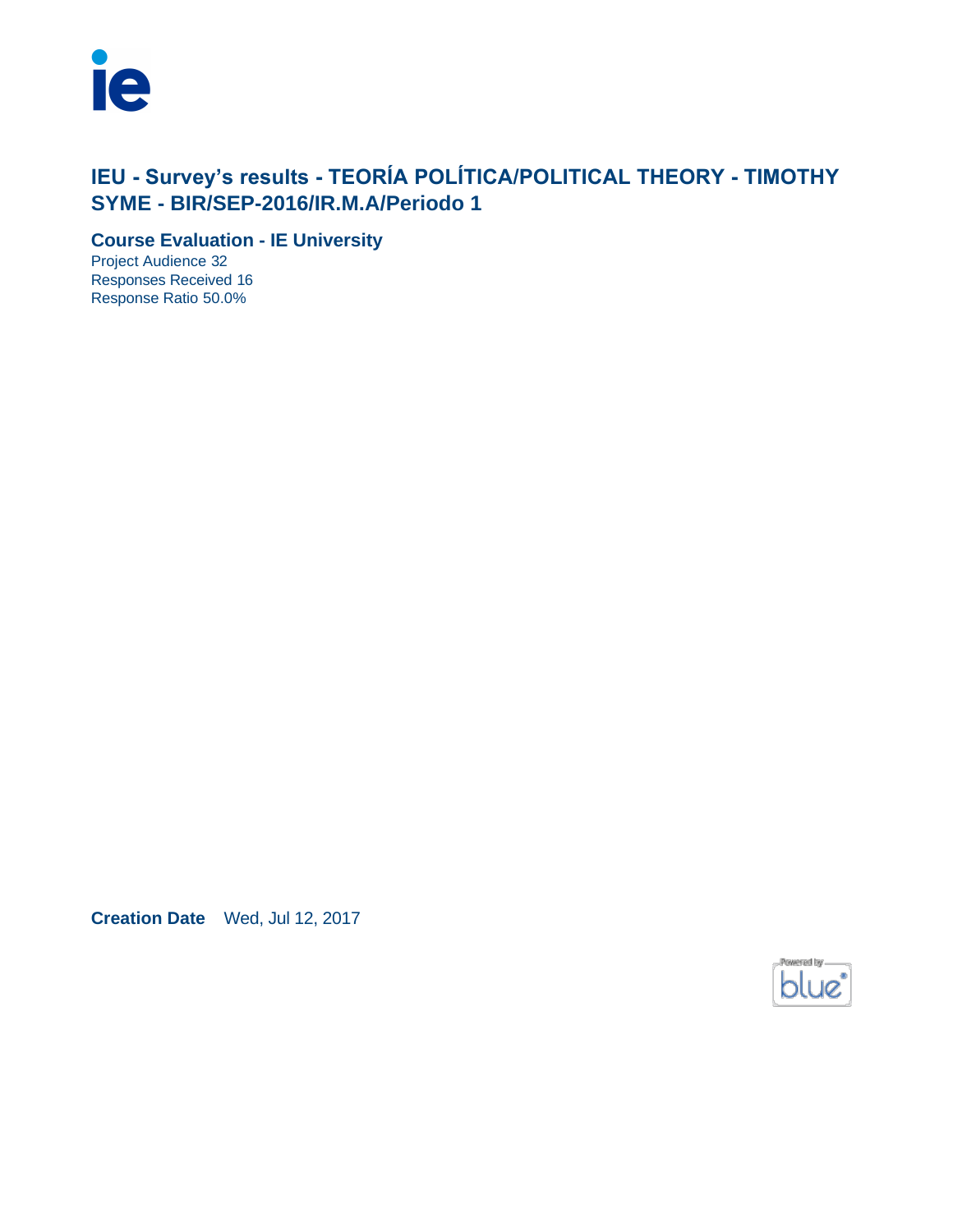# **Surveys' results**

### **STUDENT SURVEY ON TEACHING**

| <b>Surveys' results</b>                                                                                                                                           |              |                |                |                |                 |                                |             |                                     |
|-------------------------------------------------------------------------------------------------------------------------------------------------------------------|--------------|----------------|----------------|----------------|-----------------|--------------------------------|-------------|-------------------------------------|
| <b>STUDENT SURVEY ON TEACHING</b>                                                                                                                                 |              |                |                |                |                 |                                |             |                                     |
|                                                                                                                                                                   |              |                |                |                |                 | (1) (2) (3) (4) (5) Total Mean |             | <b>Standard</b><br><b>Deviation</b> |
| 1. The teacher's academic and professional contribution to the subject                                                                                            | 0            | $\mathbf 0$    | 0              | 5              | 11              | 16                             | 4.69        | 0.48                                |
| 2. The teacher's efficiency in handling debates                                                                                                                   | 0            | 0              | $\overline{2}$ | 9              | 5               | 16                             | 4.19        | 0.66                                |
| 3. The teacher motivates students to learn and go deeper in the<br>knowledge of the subject                                                                       | 0            | $\overline{2}$ | 4              | 5              | 5               | 16                             | 3.81        | 1.05                                |
| 4. The presentation and updating of the material                                                                                                                  | 0            | $\mathbf{0}$   | 1              | $\overline{2}$ | 13              | 16                             | 4.75        | 0.58                                |
| 5. Lectures were easy to follow and instructive                                                                                                                   | $\mathbf 0$  | 0              | 1              | 5              | 10 <sup>1</sup> | 16                             | 4.56        | 0.63                                |
| 6. Homework and other tasks have been efficient for learning                                                                                                      | 0            | 1              | $\overline{2}$ | 6              | $\mathbf{7}$    | 16                             | 4.19        | 0.91                                |
| 7. My total evaluation for the teacher                                                                                                                            | $\mathbf{0}$ | $\Omega$       | 2              | 6              | 8               | 16                             | 4.38        | 0.72                                |
| 8. State how much you have learnt in this subject                                                                                                                 | $\mathbf{0}$ | $\Omega$       | 4              | 6              | 6               | 16                             | 4.13        | 0.81                                |
| 9. The syllabus gives enough and necessary information and clearly<br>describes the objectives, contents, methodology, bibliography,<br>tutoring, and evaluation. | $\pmb{0}$    | 0              | $\overline{2}$ | 4              | 10              | 16                             | 4.50        | 0.73                                |
| 10. The criteria and evaluation methods are clear and coherent with<br>the tasks described in the syllabus                                                        | $\mathbf 0$  | $\mathbf 0$    | $\overline{2}$ | 6              | 8               | 16                             | 4.38        | 0.72                                |
| 11. The time allowed for learning goes in accordance with the volume<br>of the contents and the quantity of tasks                                                 | 0            | $\mathbf 0$    | 1              | 7              | 8               | 16                             | 4.44        | 0.63                                |
| 12. There are enough means available                                                                                                                              | $\mathbf 0$  | $\mathbf 0$    | 1              | $\overline{7}$ | 8               | 16                             | 4.44        | 0.63                                |
| 13. The subject has developed according to what was established in<br>the syllabus                                                                                | $\mathbf 0$  | $\mathbf 0$    | 1              | 4              | 11              | 16                             | 4.63        | 0.62                                |
| 14. This subject is coordinated with the other in the Study Program                                                                                               | 0            | 0              | 3              | 5              | 8               | 16                             | 4.31        | 0.79                                |
| 15. The teacher is approachable and assists students in office hours<br>and tutoring                                                                              | $\Omega$     | $\overline{0}$ | $\overline{2}$ | 6              | 8               | 16                             | 4.38        | 0.72                                |
| 16. The teacher correctly applies evaluation procedures stated in the<br>syllabus and follows the timetables stipulated for correcting and<br>reviewing exams     | $\mathbf{0}$ | $\mathbf 0$    | 1              | 6              | 9               | 16                             | 4.50        | 0.63                                |
| <b>Competency</b>                                                                                                                                                 |              |                |                |                |                 |                                | <b>Mean</b> | <b>Standard</b><br><b>Deviation</b> |
| STUDENT SURVEY ON TEACHING                                                                                                                                        |              |                |                |                |                 |                                | 4.39        | $+/-0.73$                           |
| 17. Commets:                                                                                                                                                      |              |                |                |                |                 |                                |             |                                     |
| <b>Comment</b>                                                                                                                                                    |              |                |                |                |                 |                                |             |                                     |
| No comments                                                                                                                                                       |              |                |                |                |                 |                                |             |                                     |
| The teacher is very organised and his teaching methods are great. Class discussions are enjoyable and very<br>informative                                         |              |                |                |                |                 |                                |             |                                     |

#### **17. Commets:**

| <b>Comment</b>                                                                                             |
|------------------------------------------------------------------------------------------------------------|
| No comments                                                                                                |
| The teacher is very organised and his teaching methods are great. Class discussions are enjoyable and very |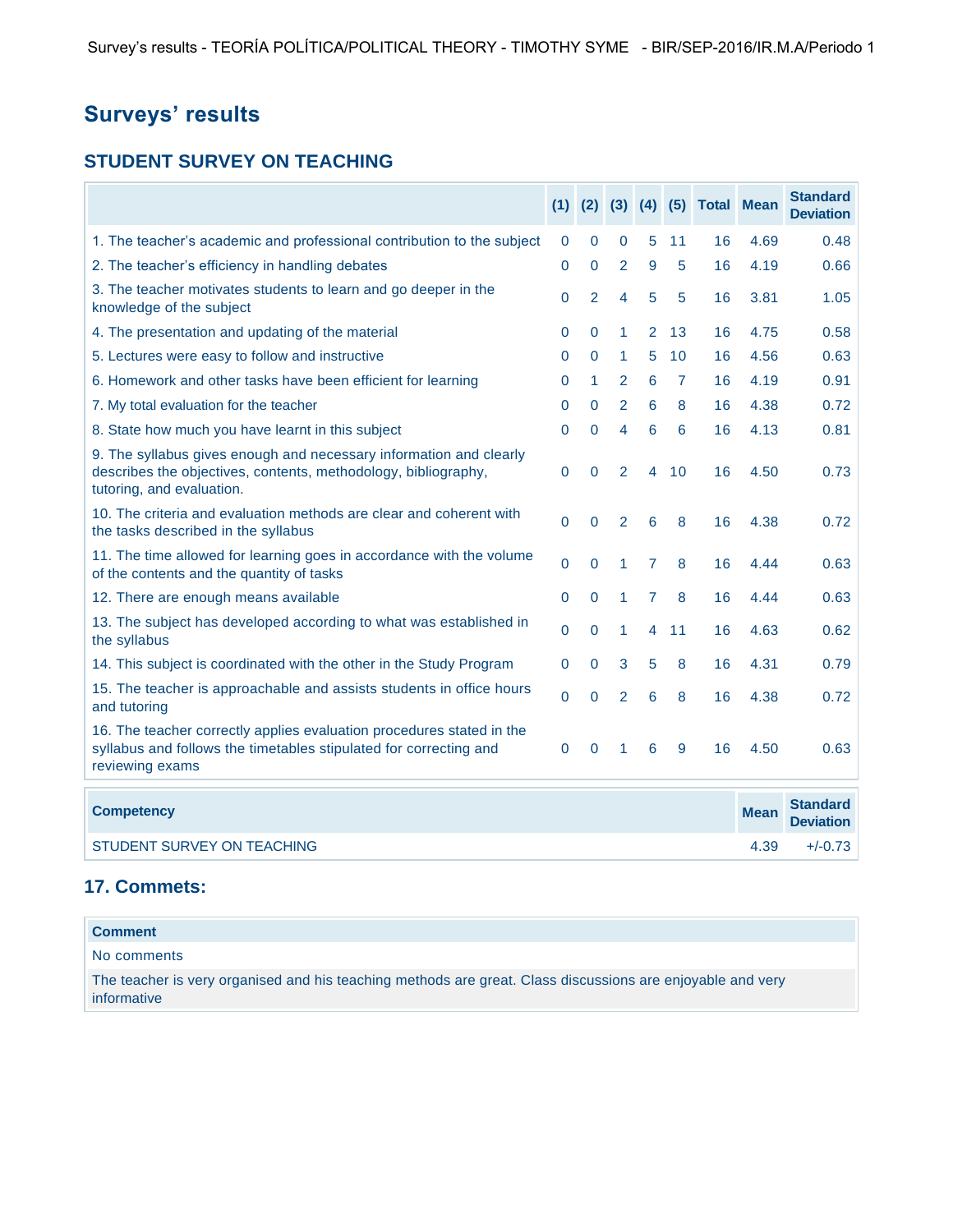

# **IEU - Survey's results - TEORÍA POLÍTICA/POLITICAL THEORY - TIMOTHY SYME - BBABIR/SEP-2016/BAIR.M.B/Periodo 1**

**Course Evaluation - IE University**

Project Audience 25 Responses Received 17 Response Ratio 68.00%

**Creation Date** Thu, Jan 19, 2017

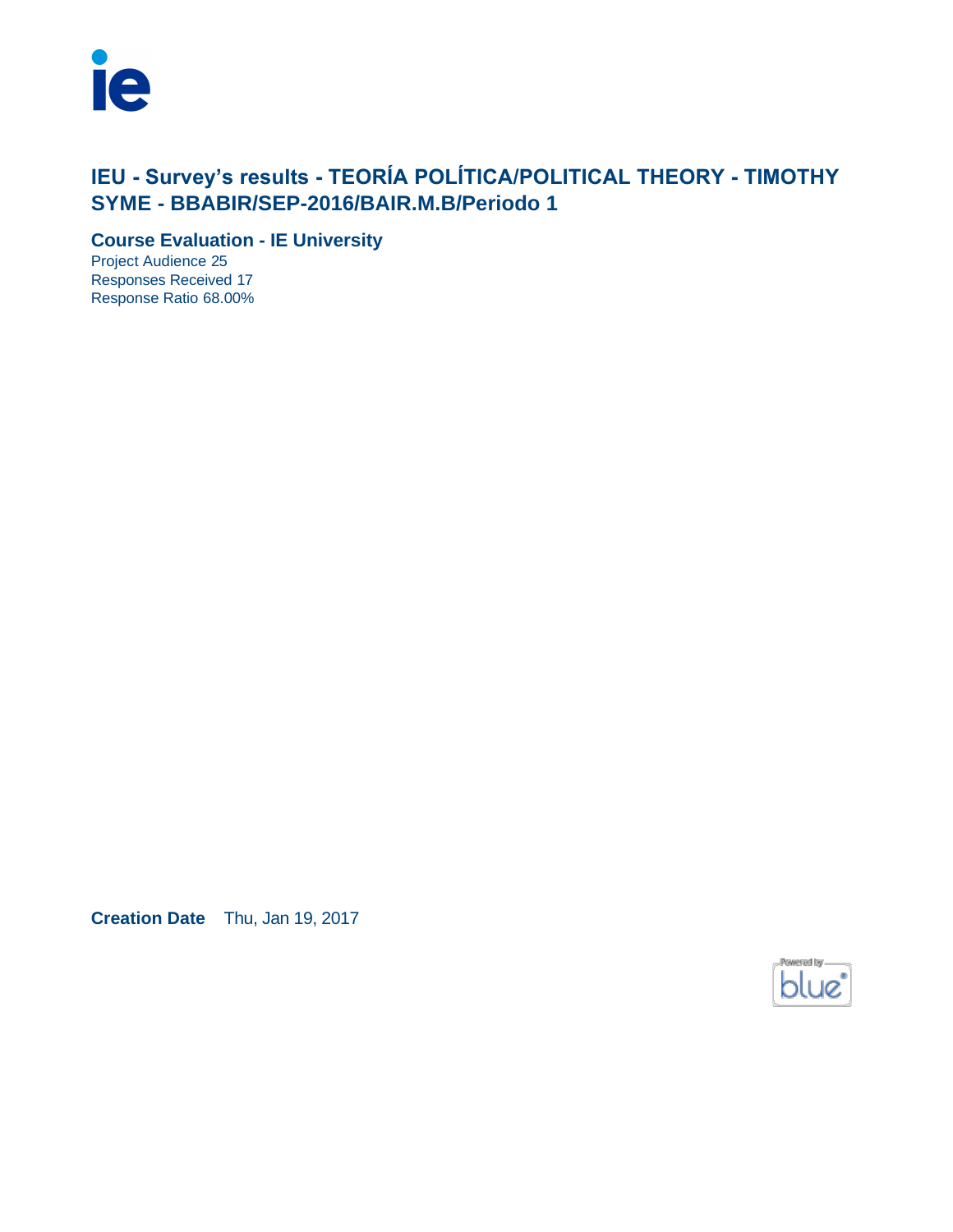# **Surveys' results**

### **STUDENT SURVEY ON TEACHING**

| Survey's results - TEORIA POLITICA/POLITICAL THEORY - TIMOTHY SYME -<br>BBABIR/SEP-2016/BAIR.M.B/Periodo 1                                                                                                                                                                                                                                 |                |                |   |   |                |    |                                          |                                     |
|--------------------------------------------------------------------------------------------------------------------------------------------------------------------------------------------------------------------------------------------------------------------------------------------------------------------------------------------|----------------|----------------|---|---|----------------|----|------------------------------------------|-------------------------------------|
| <b>Surveys' results</b>                                                                                                                                                                                                                                                                                                                    |                |                |   |   |                |    |                                          |                                     |
| <b>STUDENT SURVEY ON TEACHING</b>                                                                                                                                                                                                                                                                                                          |                |                |   |   |                |    |                                          |                                     |
|                                                                                                                                                                                                                                                                                                                                            |                |                |   |   |                |    | $(1)$ $(2)$ $(3)$ $(4)$ $(5)$ Total Mean | <b>Standard</b><br><b>Deviation</b> |
| 1. The teacher's academic and professional contribution to the subject                                                                                                                                                                                                                                                                     | 1              | 1              | 2 | 4 | 9              | 17 | 4.12                                     | 1.22                                |
| 2. The teacher's efficiency in handling debates                                                                                                                                                                                                                                                                                            | 1              | 4              | 4 | 5 | 3              | 17 | 3.29                                     | 1.21                                |
| 3. The teacher motivates students to learn and go deeper in the<br>knowledge of the subject                                                                                                                                                                                                                                                | 3              | 1              | 5 | 4 | 4              | 17 | 3.29                                     | 1.40                                |
| 4. The presentation and updating of the material                                                                                                                                                                                                                                                                                           | $\mathbf 0$    | 1              | 1 | 4 | 11             | 17 | 4.47                                     | 0.87                                |
| 5. Lectures were easy to follow and instructive                                                                                                                                                                                                                                                                                            | 1              | 1.             | 6 | 5 | 4              | 17 | 3.59                                     | 1.12                                |
| 6. Homework and other tasks have been efficient for learning                                                                                                                                                                                                                                                                               | 2              | 2              | 4 | 2 | 7              | 17 | 3.59                                     | 1.46                                |
| 7. My total evaluation for the teacher                                                                                                                                                                                                                                                                                                     | 0              | 3              | 3 | 8 | 3              | 17 | 3.65                                     | 1.00                                |
| 8. State how much you have learnt in this subject                                                                                                                                                                                                                                                                                          | 1              | 2              | 4 | 8 | $\overline{2}$ | 17 | 3.47                                     | 1.07                                |
| 9. The syllabus gives enough and necessary information and clearly<br>describes the objectives, contents, methodology, bibliography,<br>tutoring, and evaluation.                                                                                                                                                                          | $\mathbf 0$    | 1              | 2 | 7 | 7              | 17 | 4.18                                     | 0.88                                |
| 10. The criteria and evaluation methods are clear and coherent with<br>the tasks described in the syllabus                                                                                                                                                                                                                                 | 1              | $\overline{0}$ | 5 | 5 | 6              | 17 | 3.88                                     | 1.11                                |
| 11. The time allowed for learning goes in accordance with the volume<br>of the contents and the quantity of tasks                                                                                                                                                                                                                          | $\overline{2}$ | 4              | 4 | 6 | 1              | 17 | 3.00                                     | 1.17                                |
| 12. There are enough means available                                                                                                                                                                                                                                                                                                       | 2              | $\mathbf 0$    | 4 | 4 | $\overline{7}$ | 17 | 3.82                                     | 1.33                                |
| 13. The subject has developed according to what was established in<br>the syllabus                                                                                                                                                                                                                                                         | $\mathbf 0$    | $\mathbf 0$    | 3 | 6 | 8              | 17 | 4.29                                     | 0.77                                |
| 14. This subject is coordinated with the other in the Study Program                                                                                                                                                                                                                                                                        | $\mathbf 0$    | 0              | 5 | 6 | 6              | 17 | 4.06                                     | 0.83                                |
| 15. The teacher is approachable and assists students in office hours<br>and tutoring                                                                                                                                                                                                                                                       | $\Omega$       | 3              | 4 | 6 | 4              | 17 | 3.65                                     | 1.06                                |
| 16. The teacher correctly applies evaluation procedures stated in the<br>syllabus and follows the timetables stipulated for correcting and<br>reviewing exams                                                                                                                                                                              | 0              | 1              | 5 | 3 | 8              | 17 | 4.06                                     | 1.03                                |
| <b>Competency</b>                                                                                                                                                                                                                                                                                                                          |                |                |   |   |                |    | <b>Mean</b>                              | <b>Standard</b><br><b>Deviation</b> |
| <b>STUDENT SURVEY ON TEACHING</b>                                                                                                                                                                                                                                                                                                          |                |                |   |   |                |    | 3.78                                     | $+/-1.15$                           |
| 17. Commets:                                                                                                                                                                                                                                                                                                                               |                |                |   |   |                |    |                                          |                                     |
| <b>Comment</b>                                                                                                                                                                                                                                                                                                                             |                |                |   |   |                |    |                                          |                                     |
| In my opinion he gives way too much homework and I didn't feel like I was receiving feedback in order to know if I was<br>doing better, an advice or something I think the texts were way too many                                                                                                                                         |                |                |   |   |                |    |                                          |                                     |
| I think that Timothy Syme is a great teacher. He gives us a lot of work but it helps us in order to face the exams. Also, as<br>far as I know, he has not organised office hours (I think that no one have asked for them in any case) but he is really<br>helpful and approachable and he always responds to e-mails clearly and on time. |                |                |   |   |                |    |                                          |                                     |
| Too much of the teacher's opinion on topics that I believe should be learned objectively.                                                                                                                                                                                                                                                  |                |                |   |   |                |    |                                          |                                     |

#### **17. Commets:**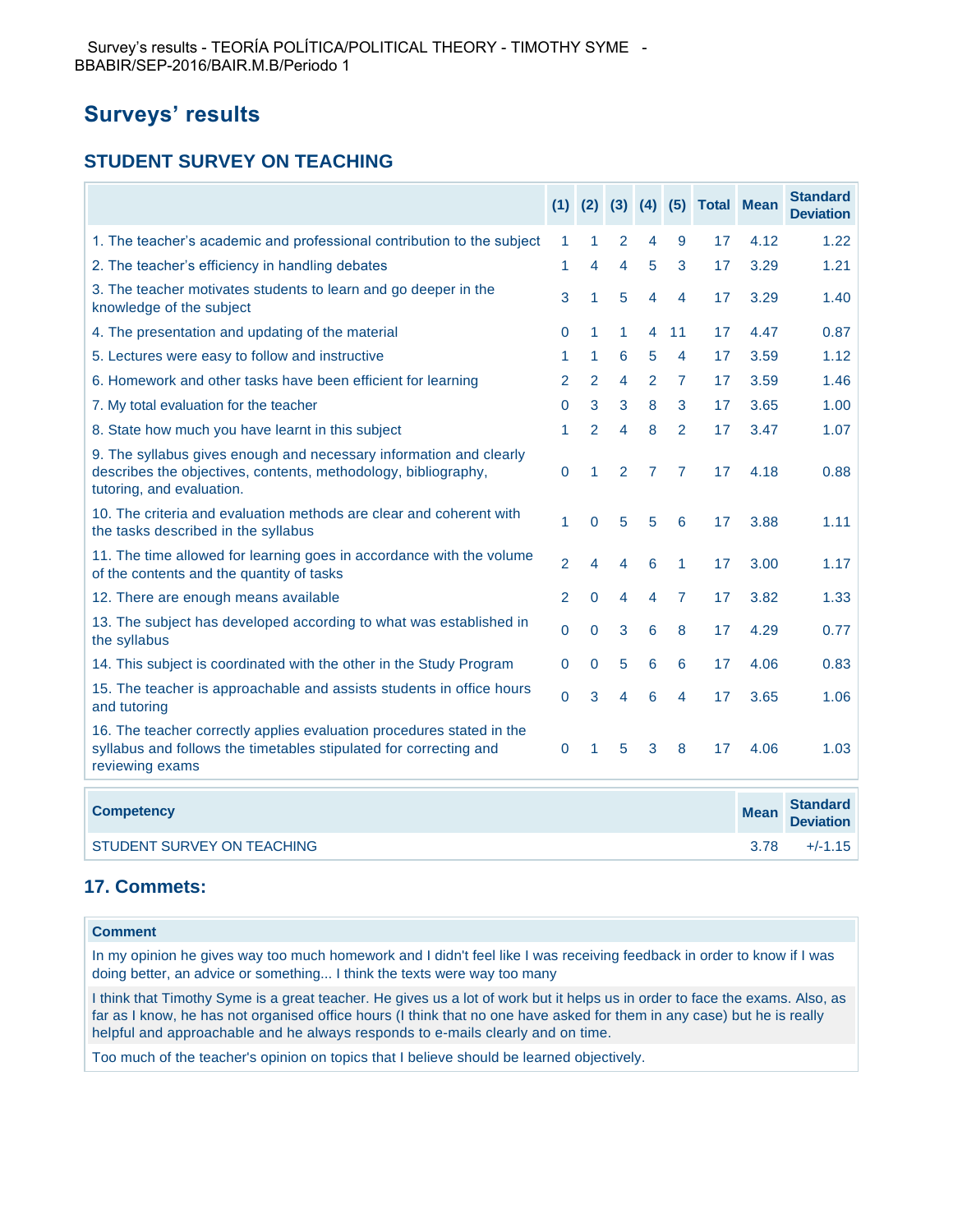

# **IEU - Survey's results - TEORÍA POLÍTICA/POLITICAL THEORY - TIMOTHY SYME - LLBBIR/SEP-2016/LBIR&LBIRGR.M.A/Periodo 1**

**Course Evaluation - IE University**

Project Audience 27 Responses Received 19 Response Ratio 70.37%

**Creation Date** Mon, Feb 06, 2017

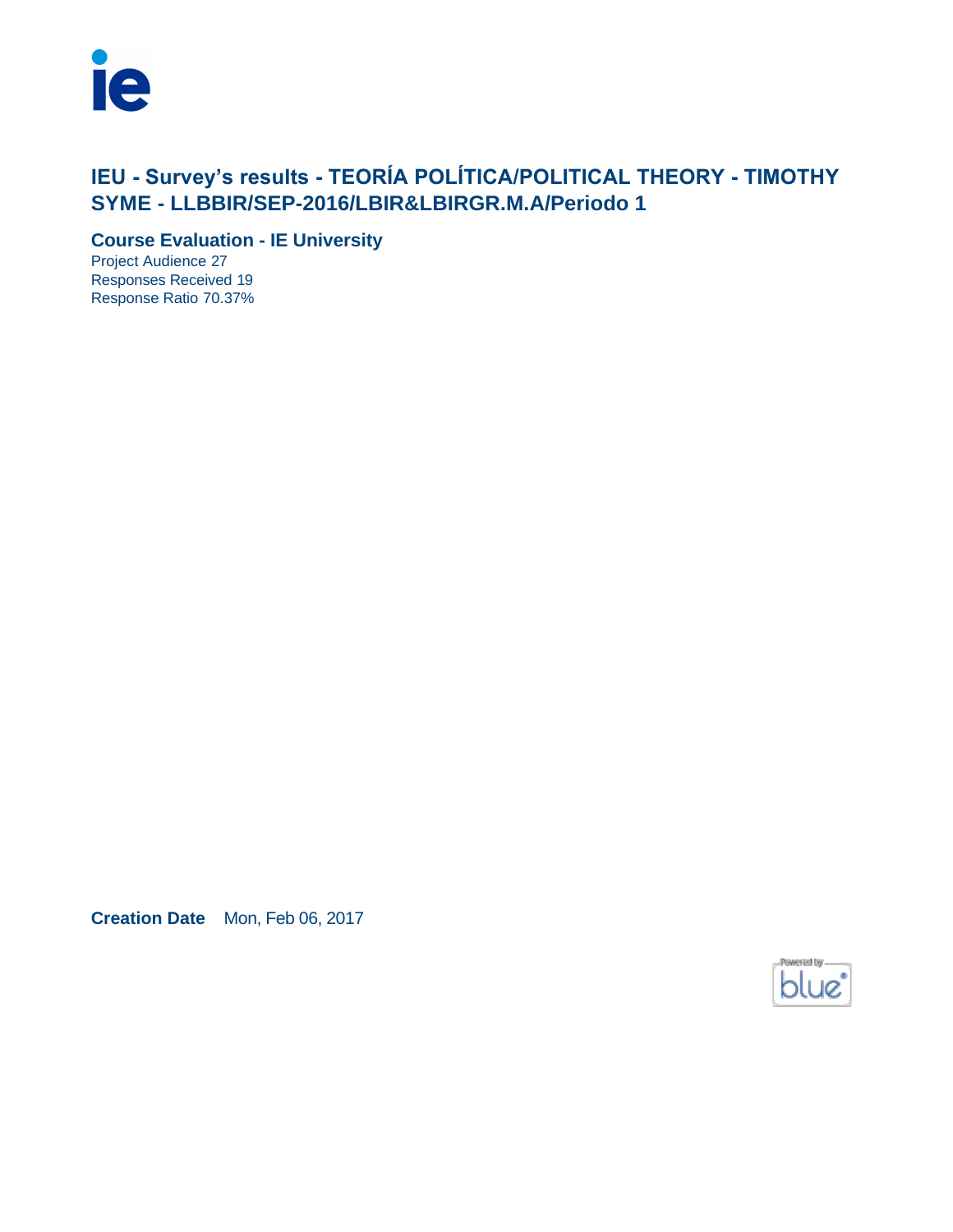## **Surveys' results**

### **STUDENT SURVEY ON TEACHING**

|                                                                                                                                                                   |                |                |                |                |    | $(1)$ $(2)$ $(3)$ $(4)$ $(5)$ Total Mean |             | <b>Standard</b><br><b>Deviation</b> |
|-------------------------------------------------------------------------------------------------------------------------------------------------------------------|----------------|----------------|----------------|----------------|----|------------------------------------------|-------------|-------------------------------------|
| 1. The teacher's academic and professional contribution to the subject                                                                                            | 1              | 0              | 6              | 6              | 6  | 19                                       | 3.84        | 1.07                                |
| 2. The teacher's efficiency in handling debates                                                                                                                   | 1              | $\overline{2}$ | 11             | 1              | 4  | 19                                       | 3.26        | 1.10                                |
| 3. The teacher motivates students to learn and go deeper in the<br>knowledge of the subject                                                                       | $\overline{2}$ | 3              | $\overline{4}$ | 5              | 5  | 19                                       | 3.42        | 1.35                                |
| 4. The presentation and updating of the material                                                                                                                  | 0              | 0              | 5              | 4              | 10 | 19                                       | 4.26        | 0.87                                |
| 5. Lectures were easy to follow and instructive                                                                                                                   | 1              | $\mathbf{1}$   | 9              | 3              | 5  | 19                                       | 3.53        | 1.12                                |
| 6. Homework and other tasks have been efficient for learning                                                                                                      | 1              | 1              | 3              | 8              | 6  | 19                                       | 3.89        | 1.10                                |
| 7. My total evaluation for the teacher                                                                                                                            | 0              | 0              | 9              | 4              | 6  | 19                                       | 3.84        | 0.90                                |
| 8. State how much you have learnt in this subject                                                                                                                 | 0              | $\mathbf{1}$   | $\overline{7}$ | 5              | 6  | 19                                       | 3.84        | 0.96                                |
| 9. The syllabus gives enough and necessary information and clearly<br>describes the objectives, contents, methodology, bibliography,<br>tutoring, and evaluation. | 0              | 0              | 4              | 3              | 12 | 19                                       | 4.42        | 0.84                                |
| 10. The criteria and evaluation methods are clear and coherent with<br>the tasks described in the syllabus                                                        | 0              | 1              | $\overline{2}$ | 6              | 10 | 19                                       | 4.32        | 0.89                                |
| 11. The time allowed for learning goes in accordance with the volume<br>of the contents and the quantity of tasks                                                 | 1              | 3              | 0              | $\overline{7}$ | 8  | 19                                       | 3.95        | 1.27                                |
| 12. There are enough means available                                                                                                                              | $\mathbf{0}$   | 1              | 4              | 8              | 6  | 19                                       | 4.00        | 0.88                                |
| 13. The subject has developed according to what was established in<br>the syllabus                                                                                | 0              | 0              | $\overline{2}$ | 8              | 9  | 19                                       | 4.37        | 0.68                                |
| 14. This subject is coordinated with the other in the Study Program                                                                                               | 1              | 0              | 3              | 10             | 5  | 19                                       | 3.95        | 0.97                                |
| 15. The teacher is approachable and assists students in office hours<br>and tutoring                                                                              | $\mathbf{0}$   | $\Omega$       | 4              | 4              | 11 | 19                                       | 4.37        | 0.83                                |
| 16. The teacher correctly applies evaluation procedures stated in the<br>syllabus and follows the timetables stipulated for correcting and<br>reviewing exams     | 0              | $\Omega$       | 2              | $\mathbf{7}$   | 10 | 19                                       | 4.42        | 0.69                                |
| <b>Competency</b>                                                                                                                                                 |                |                |                |                |    |                                          | <b>Mean</b> | <b>Standard</b><br><b>Deviation</b> |
| STUDENT SURVEY ON TEACHING                                                                                                                                        |                |                |                |                |    |                                          | 3.98        | $+/-1.02$                           |

#### **17. Commets:**

#### **Comment**

The subject would have been more relevant and 'useful' if there was less material, as that would have allowed to go deeper into some of the key concepts and would have also allowed for more discussion/presentations/debates ...

#### Great teacher

I think one of the most interesting aspects of a political theory class are the debates that you can have in class about the different political theories, political views, current issues of the world in reation to what we have seen in class, etc. However, this never happened in Tim's class, because no one did the readings, so the students did not actually participate. We had to do reading reports of almost every reading, but Tim was excessively flexible with the deadlines (he told us we could just turn everything in the last day of class), so no one did the readings on time and no one said anything in class.

The class would also have been more interesting if we had related what we learned with other issues of international relations, international conflicts, history, etc. Our classes consisted basically of Tim talking about the authors of which we had to do the readings for that week, but we never related it to anything else, we just saw pure theory and specific